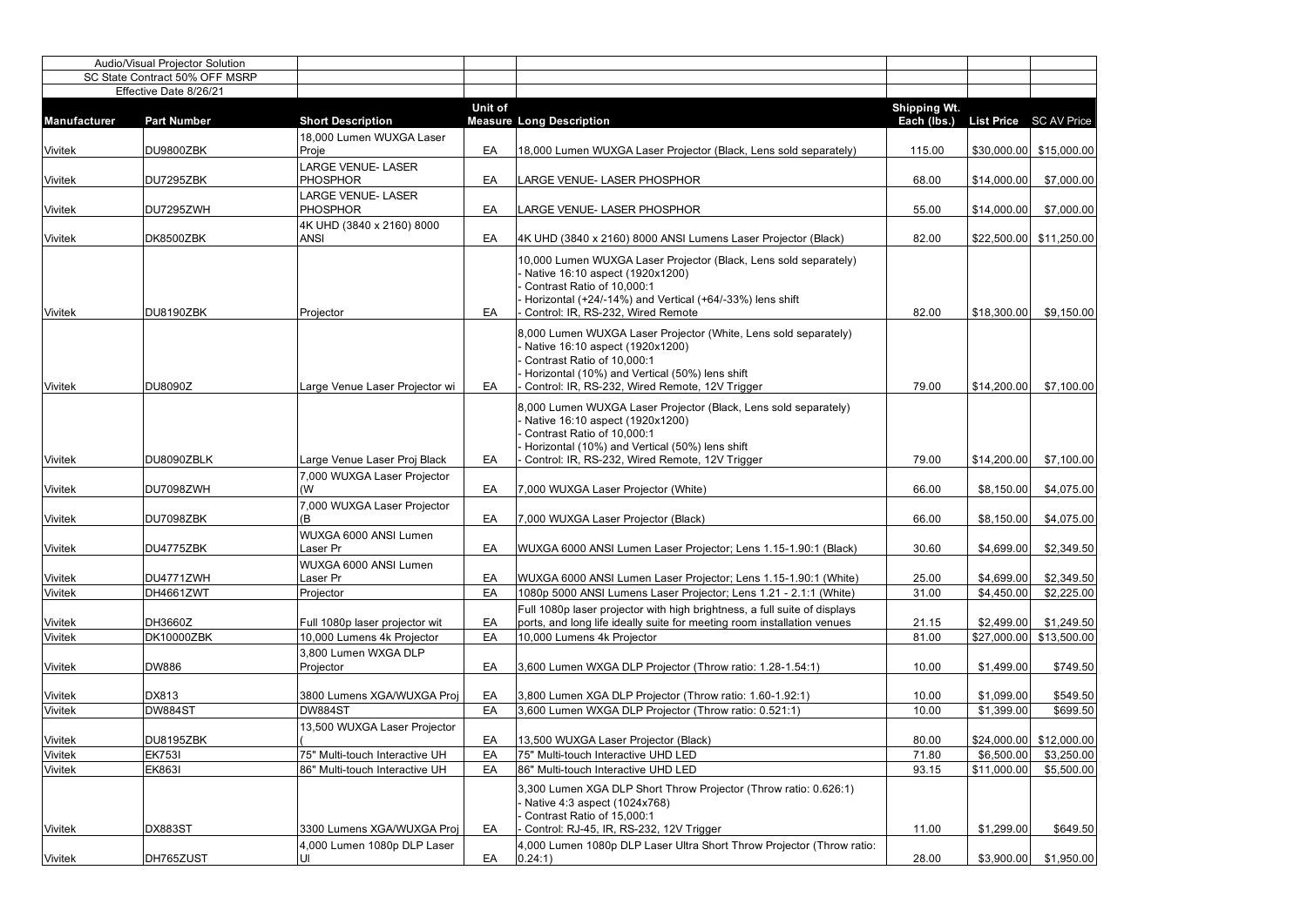| Vivitek        | WM3Z           | Mount bracket                       | EA | Wall mount for mounting footprint of laser ultra short throw projectors.                                                                                                                                                 | 16.00 | \$195.00   | \$97.50    |
|----------------|----------------|-------------------------------------|----|--------------------------------------------------------------------------------------------------------------------------------------------------------------------------------------------------------------------------|-------|------------|------------|
| <b>Vivitek</b> | DH772UST       | Ultra Short Throw Projector (3      | EA | Ultra Short Throw Projector (3500 Lumens, 1080p)                                                                                                                                                                         |       | \$2,950.00 | \$1,475.00 |
|                |                |                                     |    | Wall mount for mounting footprint of lamp-based ultra short throw                                                                                                                                                        |       |            |            |
| <b>Vivitek</b> | WM3            | <b>Projector Wall Mount</b>         | EA | projectors.                                                                                                                                                                                                              | 16.00 | \$165.00   | \$82.50    |
|                |                |                                     |    | Ultra Short Zoom Lens compatible with DU9000 Series/DU9800Z Throw                                                                                                                                                        |       |            |            |
| <b>Vivitek</b> | 3797805500SVK  | Ultra Short Zoom Lens               | EA | Ratio 0.84 - 1.03:1                                                                                                                                                                                                      | 5.00  | \$5,005.00 | \$2,502.50 |
| <b>Vivitek</b> | 3797859900SVK  | Optional 1.2:1.56:1 Lens for D      | EA | Short Throw Lens compatible with DU9800Z Zoom Ratio 1.2 - 1.56:1                                                                                                                                                         | 4.00  | \$4,395.00 | \$2,197.50 |
|                |                | Replacement lamp for the            |    |                                                                                                                                                                                                                          |       |            |            |
| <b>Vivitek</b> | 3797865400SVK  | <b>DU677</b>                        | EA | Replacement lamp for the DU6771                                                                                                                                                                                          |       | \$241.00   | \$120.50   |
| <b>Vivitek</b> | 3797886100SVK  | Optional 1.5-2.0:1 Lens for DU      | EA | Standard Lens compatible with DU9800Z Zoom Ratio 1.5 - 2.0:1                                                                                                                                                             | 5.45  | \$2,734.00 | \$1,367.00 |
| Vivitek        | 3797893200SVK  | Optional 2.0 - 4.0:1 Lens for       | EA | Long Throw Lens compatible with DU9800Z Zoom Ratio 2.0 - 4.0:1                                                                                                                                                           | 8.55  | \$4,395.00 | \$2,197.50 |
| <b>Vivitek</b> | 3797804200SVK  | Ultra Wide Zoom Lens                | EA | Ultra wide zoom lens compatible with DU8190Z, DU8090Z, DK8500Z,<br>DK10000Z, DU8195Z Throw Ratios: XGA: 0.77-0.97:1 WXGA: 0.78-0.99:1<br>WUXGA: 0.75-0.93:1                                                              | 4.00  | \$3,850.00 | \$1,925.00 |
| <b>Vivitek</b> | 3797745100SVK  | Wide Fixed (On-Axis) Lens           | EA | Wide Fixed (on-axis) Lens compatible with DU8190Z, DU8090Z, D8800,<br>D8900, DU6871, DW6851, DU6675, DX6831, DW6851, D6035, D6535,<br>D6675 Throw Ratios: XGA: 0.79:1 WXGA: 0.8:1 1080p: 0.76:1 WUXGA:<br> 0.76:1        | 3.00  | \$2,926.00 | \$1,463.00 |
|                |                |                                     |    |                                                                                                                                                                                                                          |       |            |            |
| <b>Vivitek</b> | 3797745200SVK  | Wide Zoom Lens                      | EA | Wide Zoom Lens compatible with DU8190Z, DU8090Z, D8800, D8900,<br>DU6871, DW6851, DX6831, DW6851, D6035, D6535, D6675 Throw<br>Ratios: XGA: 1.3-1.85:1 WXGA: 1.31-1.87:1 1080p:1.25-1.79:1 WUXGA:<br>1.25-1.79:1         | 4.00  | \$2,926.00 | \$1,463.00 |
| <b>Vivitek</b> | 3797744200SVK  | <b>Standard Zoom Lens</b>           | EA | Standard Zoom Lens compatible with DU8190Z, DU8090Z, D8800,<br>D8900, DU6871, DW6851, DX6831, DW6851, D6035, D6535, D6675<br>Throw Ratios: XGA: 1.79-2.35:1 WXGA: 1.81-2.38:1 1080p: 1.25-1.79:1<br>WUXGA: 1.73-2.27:1   | 4.00  | \$1,533.00 | \$766.50   |
| <b>Vivitek</b> | 3797745000SVK  | Long Zoom1 Lens                     | EA | Long Zoom 1 Lens compatible with DU8190Z, DU8090Z, D8800, D8900,<br>DU6871, DW6851, DX6831, DW6851, D6035, D6535, D6675 Throw<br>Ratios: XGA: 2.3-3.81:1 WXGA: 2.33-3.86:1 1080p:2.22-3.67:1 WUXGA:<br>$ 2.22 - 3.67:1$  | 4.00  | \$2,926.00 | \$1,463.00 |
| <b>Vivitek</b> | 3797745400SVK  | Long Zoom2 Lens                     | EA | Long Zoom 2 Lens compatible with DU8190Z, DU8090Z, D8800, D8900,<br>DU6871, DW6851, DX6831, DW6851, D6035, D6535, D6675 Throw<br>Ratios: XGA: 3.71-5.57:1 WXGA: 3.76-5.64:1 1080p:3.58-5.38:1 WUXGA:<br>$ 3.58 - 5.38:1$ | 4.00  | \$2,926.00 | \$1,463.00 |
| <b>Vivitek</b> | 3797744900SVK  | Long Zoom3 Lens                     | EA | Long Zoom 3 Lens compatible with DU8190Z, DU8090Z, D8800, D8900,<br>DU6871, DW6851, DX6831, DW6851, D6035, D6535, D6675 Throw<br>Ratios: XGA: 5.5-8.56:1 WXGA: 5.56-8.67:1 5.31-8.26:1 WUXGA: 5.31-<br> 8.26:1           | 5.00  | \$2,926.00 | \$1,463.00 |
| <b>Vivitek</b> | D756USTI       | Projector                           | EA | 3,300 Lumen WXGA Ultra-Short Throw DLP Interactive Projector (Throw<br>ratio: 0.35:1)<br>Native 16:10 aspect (1280x800)<br>Contrast Ratio of 10,000:1<br>Control: IR, RS-232                                             | 28.00 | \$2,250.00 | \$1,125.00 |
| <b>Vivitek</b> | D757WT         | Ultra short-throw projector         | EA | Ultra short-throw projector                                                                                                                                                                                              | 19.00 | \$1,799.00 | \$899.50   |
|                |                |                                     |    | Extreme Short (on-axis) Lens compatible with D5xxxx                                                                                                                                                                      |       |            |            |
| <b>Vivitek</b> | 58111120818SVV | <b>Extreme Short (On-Axis) Lens</b> | EA | Series/DU7090Z/DU7095Z Throw Ratio 0.78:1                                                                                                                                                                                | 4.00  | \$894.00   | \$447.00   |
|                |                |                                     |    | Short Zoom Lens compatible with DU7090Z/DU7095Z Throw Ratio 0.77 -                                                                                                                                                       |       |            |            |
| <b>Vivitek</b> | 5811122742SVV  | Optional 0.77-1.1:1 Lens for D      | EA | 1.1:1                                                                                                                                                                                                                    | 4.00  | \$1,463.00 | \$731.50   |
| <b>Vivitek</b> | HK2200         | <b>HK2200</b>                       | EA | <b>HK2200</b>                                                                                                                                                                                                            | 12.00 | \$2,499.00 | \$1,249.50 |
| <b>Vivitek</b> | 5811120054SVV  | Semi-Short Lens                     | EA | Semi Short Zoom Lens compatible with D5xxxx Series/DU7090Z/DU7095Z<br>Throw Ratio 1.1 - 1.3:1                                                                                                                            | 4.00  | \$1,309.00 | \$654.50   |
| <b>Vivitek</b> | 5811122743SVV  | Wide Zoom Lens compatible wit       | EA | Wide Zoom Lens compatible with DU7090Z/DU7095Z Throw Ratio 1.25 -<br>1.6:1                                                                                                                                               | 4.00  | \$1,371.00 | \$685.50   |
| <b>Vivitek</b> | 5811120865SVV  | <b>Optional Lens</b>                | EA | Standard Zoom Lens compatible with DU7090Z/DU7095Z Throw Ratio<br> 1.54 - 1.93:1                                                                                                                                         | 3.00  | \$432.00   | \$216.00   |
|                |                |                                     |    |                                                                                                                                                                                                                          |       |            |            |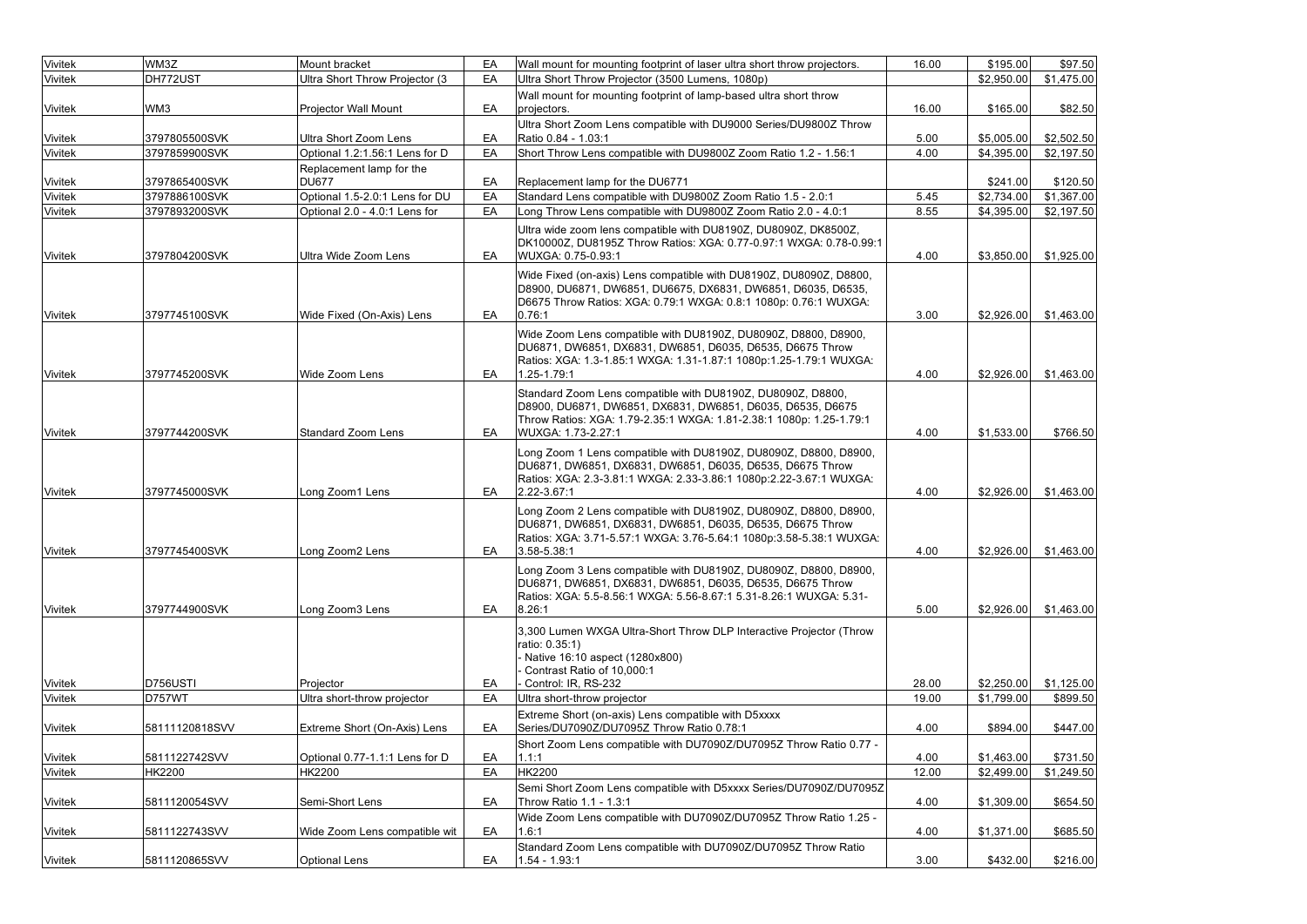| <b>Vivitek</b> | 5811119237SVV   | Long Zoom Lens                 | EA | Long Zoom Lens compatible with DU7090Z/DU7095Z Throw Ratio 1.93 -<br> 2.9:1                    | 2.00  | \$1,109.00 | \$554.50   |
|----------------|-----------------|--------------------------------|----|------------------------------------------------------------------------------------------------|-------|------------|------------|
|                |                 |                                |    |                                                                                                |       |            |            |
| <b>Vivitek</b> | 5811120055SVV   | Long Zoom Lens                 | EA | Super Long Throw Lens compatible with D5xxxx<br>Series/DU7090Z/DU7095Z Throw Ratio 3.0 - 5.0:1 | 3.00  | \$1,371.00 | \$685.50   |
|                |                 |                                |    | Long Zoom 2 Lens compatible DU9000 Series /DU9800Z Throw Ratio 4.0 -                           |       |            |            |
| <b>Vivitek</b> | 3797858100SVK   | Lens for DU9000, TR of 4.0-7.0 | EA | 7.0:1                                                                                          | 6.00  | \$5,385.00 | \$2,692.50 |
| <b>Vivitek</b> | 5811100235S     | 200W Projector Lamp            | EA | Projector Lamp for D326MX, D326WX                                                              | 1.50  | \$280.00   | \$140.00   |
| <b>Vivitek</b> | 5811116685S     | 200W Projector Lamp            | EA | Projector Lamp for D330WX, D330MX                                                              | 1.50  | \$280.00   | \$140.00   |
| <b>Vivitek</b> | 5811116320SU    | 180W Projector Lamp            | EA | Projector Lamp for D510, D508, D511, D509, D512-3D, D513W                                      | 1.50  | \$280.00   | \$140.00   |
|                |                 |                                |    | Projector Lamp for D530, D532, D535, D520ST, D522WT, D525ST,                                   |       |            |            |
| <b>Vivitek</b> | 5811116310SU    | 240W Projector Lamp            | EA | D537W, D536, d538W                                                                             | 1.50  | \$304.00   | \$152.00   |
| <b>Vivitek</b> | 5811117576SVV   | 190W Projector Lamp            | EA | Projector Lamp for D516, D518, D517, D519, D526                                                | 1.50  | \$280.00   | \$140.00   |
| <b>Vivitek</b> | 5811118154SVV   | 190W Projector Lamp            | EA | Projector Lamp for D552, D555, D554, D557                                                      | 1.50  | \$225.00   | \$112.50   |
| <b>Vivitek</b> | 5811100458S     | 230W Projector Lamp            | EA | Projector Lamp for D735VX                                                                      | 1.50  | \$426.00   | \$213.00   |
| <b>Vivitek</b> | 5811116635SU    | 220W Projector Lamp            | EA | Projector Lamp for D795WT, D791ST                                                              | 1.50  | \$395.00   | \$197.50   |
| <b>Vivitek</b> | 5811118004SVV   | 230W Projector Lamp            | EA | Projector Lamp for D751ST, D755WT, D755WTi                                                     | 2.00  | \$350.00   | \$175.00   |
| <b>Vivitek</b> | 5811119833SVV   | 280W Projector Lamp            | EA | Projector Lamp for DH758UST, DH758USTIR                                                        | 1.50  | \$395.00   | \$197.50   |
| <b>Vivitek</b> | 5811100760SVK   | 180W Projector Lamp            | EA | Projector Lamp for D825MS, D825ES, D825MX, D825EX                                              | 1.50  | \$280.00   | \$140.00   |
| <b>Vivitek</b> | 5811100876SVK   | 230W Projector Lamp            | EA | Projector Lamp for D832MX, D835, D837                                                          | 1.50  | \$304.00   | \$152.00   |
| <b>Vivitek</b> | 5811116713SU    | 220W Projector Lamp            | EA | Projector Lamp for D850, D851, D853W, D855ST, D857WT                                           | 1.50  | \$395.00   | \$197.50   |
| <b>Vivitek</b> | 5811116781SVV   | 230W Projector Lamp            | EA | <b>Projector Lamp for D859</b>                                                                 | 1.50  | \$426.00   | \$213.00   |
| <b>Vivitek</b> | 5811117901SVV   | 240W Projector Lamp            | EA | Projector Lamp for D803, H1185, D910HD                                                         | 1.50  | \$395.00   | \$197.50   |
| Vivitek        | 5811118924SVV   | 280W Projector Lamp            | EA | Projector Lamp for D867, DW868, DH913                                                          | 1.50  | \$395.00   | \$197.50   |
| <b>Vivitek</b> | WM <sub>2</sub> | <b>Projector Wall Mount</b>    | EA | <b>Wall Mount</b>                                                                              | 16.00 | \$165.00   | \$82.50    |
| <b>Vivitek</b> | 5811117175SVV   | 190W Projector Lamp            | EA | Projector Lamp for D860, D861, D862                                                            | 1.50  | \$280.00   | \$140.00   |
| <b>Vivitek</b> | 5811118543SVV   | 240W Projector Lamp            | EA | Projector Lamp for D865W, DX864, DW866                                                         | 1.50  | \$220.00]  | \$110.00   |
|                |                 |                                |    | Projector Lamp for DX881ST, DW882ST, DX813, DW814, DX883ST,                                    |       |            |            |
| <b>Vivitek</b> | 5811119560SVV   | 240W Projector Lamp            | EA | DW884ST                                                                                        | 1.50  | \$304.00   | \$152.00   |
| <b>Vivitek</b> | 5811118715SVV   | 280W Projector Lamp            | EA | Projector Lamp for D912HD                                                                      | 1.50  | \$395.00   | \$197.50   |
| <b>Vivitek</b> | 5811100795S     | 280W Projector Lamp            | EA | <b>Projector Lamp for D930TX</b>                                                               | 1.50  | \$427.00   | \$213.50   |
| <b>Vivitek</b> | 5811100784SU    | 230W Projector Lamp            | EA | Projector Lamp for D935VX, D925TX, D927TX                                                      | 1.50  | \$427.00   | \$213.50   |
| <b>Vivitek</b> | 5811116617SU    | 220W Projector Lamp            | EA | Projector Lamp for D950HD                                                                      | 1.50  | \$395.00   | \$197.50   |
| <b>Vivitek</b> | 5811116885SU    | 280W Projector Lamp            | EA | <b>Projector Lamp for D952HD</b>                                                               | 1.50  | \$395.00   | \$197.50   |
| <b>Vivitek</b> | 5811116701SVV   | 350W Projector Lamp            | EA | <b>Projector Lamp for D963HD</b>                                                               | 1.00  | \$426.00   | \$213.00   |
| <b>Vivitek</b> | 5811118436SVV   | 310W Projector Lamp            | EA | Projector Lamp for D966, D967, D968                                                            | 1.00  | \$395.00   | \$197.50   |
| <b>Vivitek</b> | 5811116206SU    | 230W Projector Lamp            | EA | Projector Lamp for H1080, H1081, H1082, H1085                                                  | 1.50  | \$426.00   | \$213.00   |
| <b>Vivitek</b> | 5811119760SVV   | 370W Projector Lamp            | EA | Projector Lamp for DW3321, DX3351                                                              | 1.50  | \$550.00   | \$275.00   |
| <b>Vivitek</b> | 5811116085SU    | 280W Projector Lamp            | EA | Projector Lamp for H5080, H5082                                                                | 1.50  | \$426.00   | \$213.00   |
| <b>Vivitek</b> | 5811116765SU    | 380W Projector Lamp            | EA | Projector Lamp for D5000, D5180, D5185, D5280                                                  | 1.50  | \$707.00   | \$353.50   |
| <b>Vivitek</b> | 5811100560S     | 260W Projector Lamp            | EA | Projector Lamp for D5500, D5510                                                                | 1.50  | \$732.00   | \$366.00   |
| <b>Vivitek</b> | 5811118452SVV   | 370W Projector Lamp            | EA | Projector Lamp for D5380U, D5010, D5110W, D5190HD                                              | 2.00  | \$741.00   | \$370.50   |
| <b>Vivitek</b> | 5811118482SVV   | 370W Projector Lamp            | EA | Projector Lamp for D5380U, D5010, D5110W, D5190HD                                              | 1.50  | \$761.00   | \$380.50   |
| <b>Vivitek</b> | 5811100818S     | 280W Projector Lamp            | EA | Projector Lamp for D6000, D6010, D6500, D6510, D6035, D6535,<br>DU6675, DX6535                 | 1.00  | \$548.00   | \$274.00   |
| <b>Vivitek</b> | 5811117496SVV   | 280W Projector Lamp            | EA | Projector Lamp for D7180                                                                       | 1.50  | \$395.00   | \$197.50   |
| <b>Vivitek</b> | 3797802500SVK   | 350W Projector Lamp            | EA | Projector Lamp for DU6871, DW6851, DX6831                                                      | 1.50  | \$1,081.00 | \$540.50   |
| <b>Vivitek</b> | 3797772800SVK   | 400W Projector Lamp            | EA | Projector Lamp for D8800, D8900                                                                | 1.50  | \$1,122.00 | \$561.00   |
| <b>Vivitek</b> | 3797818200SVK   | 465W Projector Lamp            | EA | <b>Projector Lamp for DU9000</b>                                                               | 1.50  | \$1,122.00 | \$561.00   |
| <b>Vivitek</b> | 5811120589SVV   | 5811120589-SVV                 | EA | 5811120589-SVV                                                                                 |       | \$318.00   | \$159.00   |
| <b>Vivitek</b> | 5811120794SVV   | 5811120794-SVV                 | EA | 5811120794-SVV                                                                                 |       | \$318.00   | \$159.00   |
|                |                 |                                |    | DT02 INTERACTIVE FINGER TOUCH MODULE - Interactive finger touch,                               |       |            |            |
|                |                 |                                |    | optional module for Vivitek D755WTIR and DH758USTIR ultra-short throw                          |       |            |            |
| <b>Vivitek</b> | 5811121194SVV   | DT02 Laser Curtain             | EA | projectors                                                                                     |       | \$338.00   | \$169.00   |
|                |                 | DU5671 430 W Replacement       |    |                                                                                                |       |            |            |
| <b>Vivitek</b> | 5811122169SVV   | Lamp                           | EA | DU5671 430 W Replacement Lamp                                                                  |       | \$454.00   | \$227.00   |
|                |                 |                                |    |                                                                                                |       |            |            |